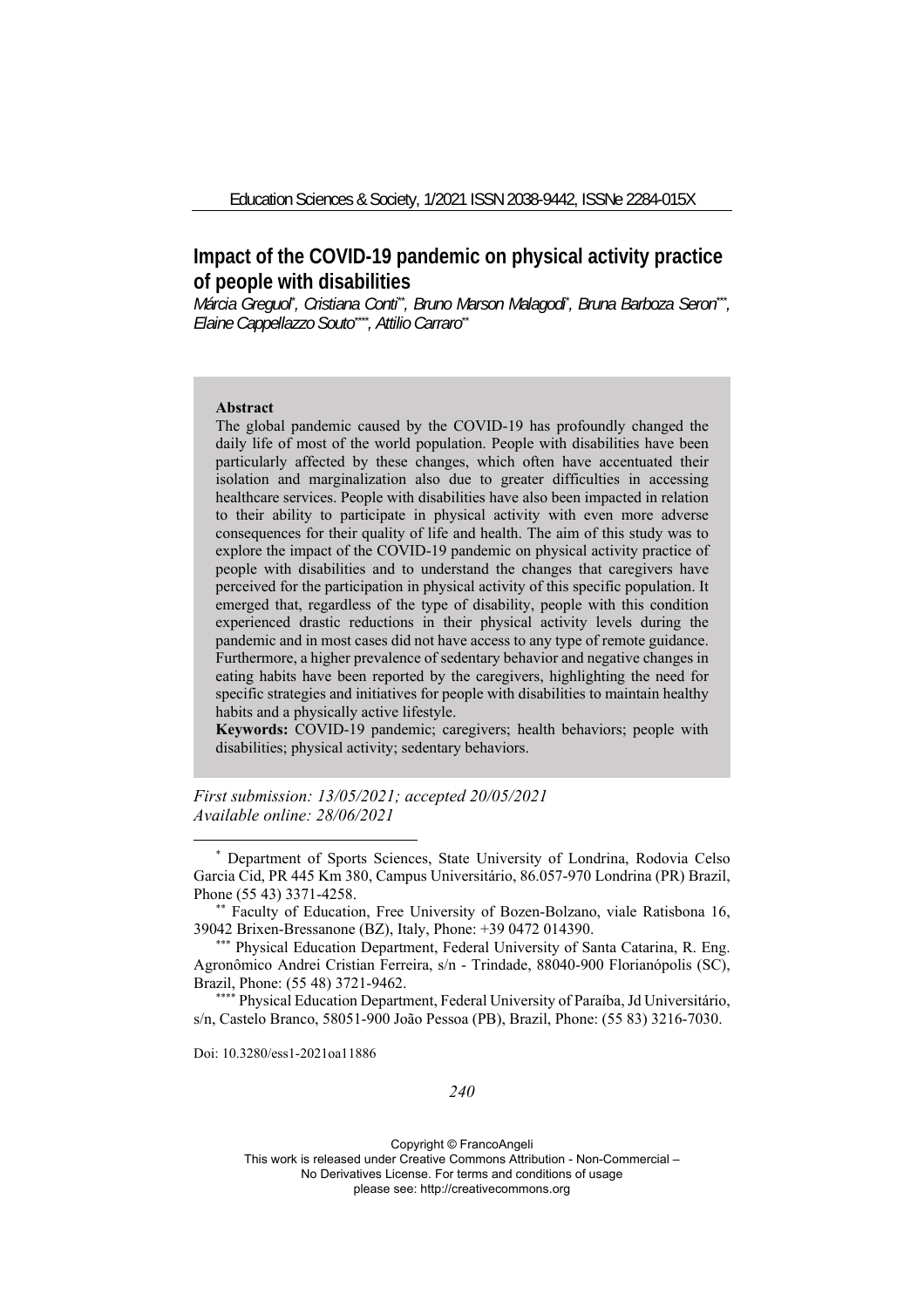## **Introduction**

The importance of physical activity for health and wellbeing is widely recognized and it is strongly recommended that people at all ages and with all abilities and disabilities practice regularly (Warburton and Bredin, 2017; World Health Organization, 2010; 2020). This importance has been clearly stated by several Organizations and authors also during the COVID-19 emergency. Since the beginning of the pandemic, for example, the World Health Organization (WHO, 2020) encouraged people of all ages to "be active and stay healthy at home", so to counteract the detrimental consequences of the restrictions imposed for controlling the spread of the virus. Research reports that meeting physical activity guidelines is related to a reduced risk for severe COVID-19 outcomes among infected adults and that physical inactivity is associated with a higher risk for severe outcomes (Sallis *et al*., 2021).

Unfortunately, for many people being regularly physically active is really complicated, and it has been resulted particularly challenging during the COVID-19 pandemic. The year 2020 marked the beginning of a very critical period of life for most people worldwide, permeated by uncertainty, anxiety and fear caused by the pandemic itself and by the health measures adopted. For many people, physical distancing, social isolation and the difficulties generated by mobility restrictions and the economic crisis were particularly painful, bringing consequences on both their physical and mental health (United Nations, 2020). Specifically, for people with disabilities, who have historically experienced more barriers and difficulties in their social participation, this period has brought additional challenges, triggering changes in their routines and, in many cases, further reducing the opportunities to carry out important activities for the maintenance of their quality of life and health (Turk and McDermott, 2020).

Due to the extent of the pandemic and the lack of a short-term perspective to end the situation, the difficulties experienced in this period by people with disabilities have become a major issue for public health, given the impacts they are bringing and still will bring into the lives of this group of population (Tsibidaki, 2021). As an aggravating factor, in many cases people with disabilities experience more chronic diseases and conditions in comparison to the general population and are most at risk of severe illness for the COVID-19 (Embregts *et al.*, 2020).

Among the changes imposed during the pandemic period, the restrictions for physical activity practice deserve to be highlighted. For people with disabilities, the difficulty to access physical exercise and sport programs is not a recent issue (Kamyuka *et al.*, 2020). Although some progress can be observed in recent years, professional and volunteers training, facilities accessibility,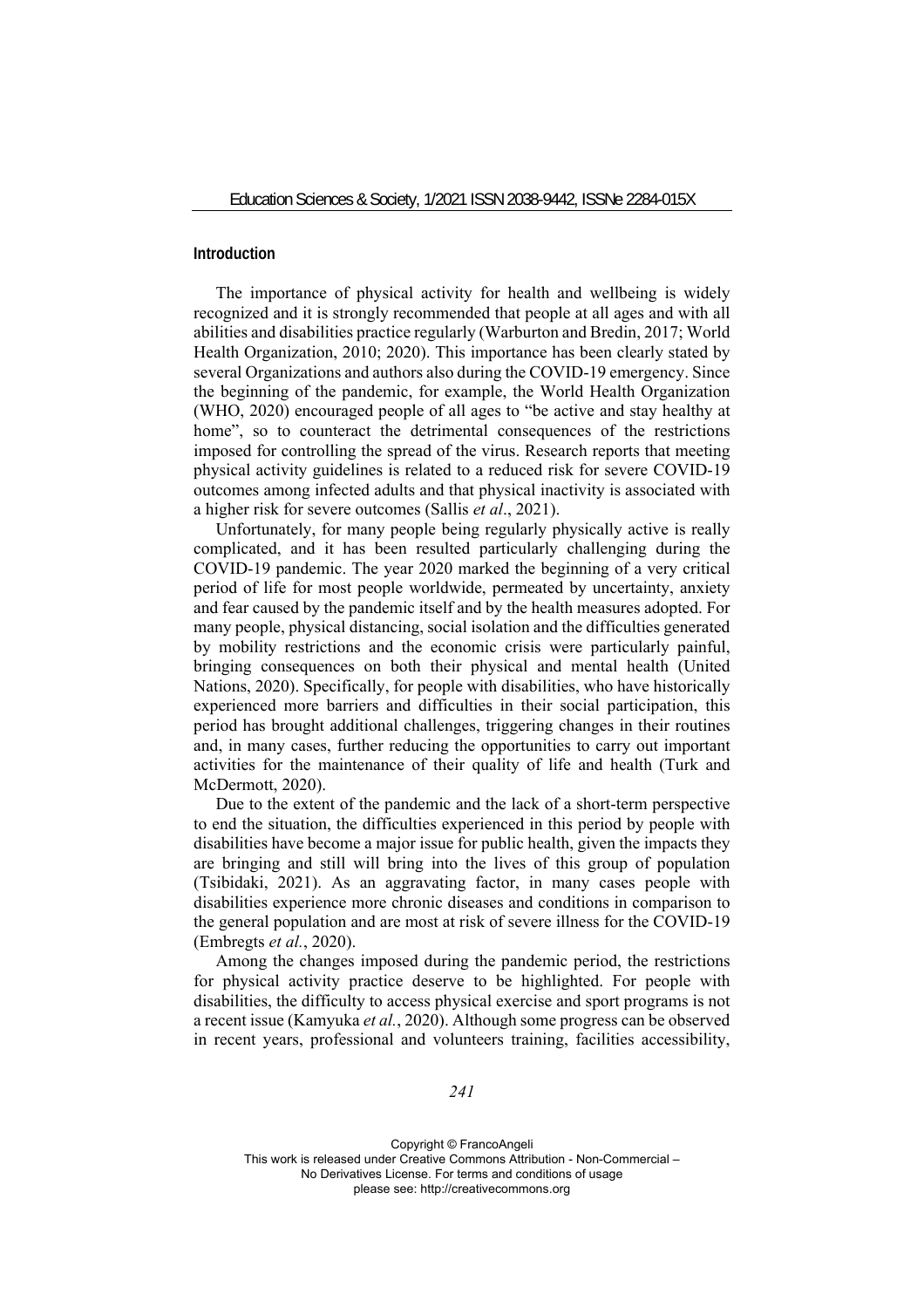lack of programs and material resources continue to represent significant barriers, which hinder the adherence of people with disabilities to a physically active lifestyle (Bossink, van der Putten and Vlaskamp, 2017; Rimmer *et al*., 2004).

The obstacles caused by the COVID-19 pandemic made participation even more complicated. In addition to the barriers experienced directly by people with disabilities, the increased burden on caregivers should also be emphasized. Due to the imposed physical distancing and social isolation, many parents or legal guardians have been faced grueling routines, often without any external support (Reilly, Muggeridge, and Cross, 2021).

The aim of this study was to explore the impact of the COVID-19 pandemic on physical activity practice of people with disabilities. In particular, the perspective of caregivers on perceived changes in relation to the physical activity practice of the people they are caring for will be presented and discussed.

#### **The COVID-19 pandemic and people with disabilities**

It is estimated that 15% of the world population has some kind of disability and that 80% of them live in developing countries. With regarding to the age distribution, data indicate that among children around 10% have some type of disability, while among the elderly the occurrence would be much higher, close to 45% (United Nations, 2020). Given the high prevalence, especially among the elderly, and the greater concentration of this population in poorer countries, the situation of people with disabilities during the COVID-19 pandemic has become a prominent public health issue.

Over the years, the concepts and paradigms related to disability have undergone several changes which have directly impacted on how health services turned their attention to this audience. Initially, the medical model considered disability as the condition responsible for the non-full social participation of people who have it. In this model, disability was conceived as a condition to be prevented, treated and, preferably, cured (Mello and Nuernberg, 2012). More recently, the social model has been gaining recognition, understanding that improving the lives of people with disabilities would require both the removal of the social barriers that oppress them and the development of social policies which can facilitate full social inclusion and citizenship (Smith and Bundon, 2018). In this perspective and considering how people with disabilities for various reasons have suffered the consequences of the pandemic more intensely, the need to direct public health actions and

*242*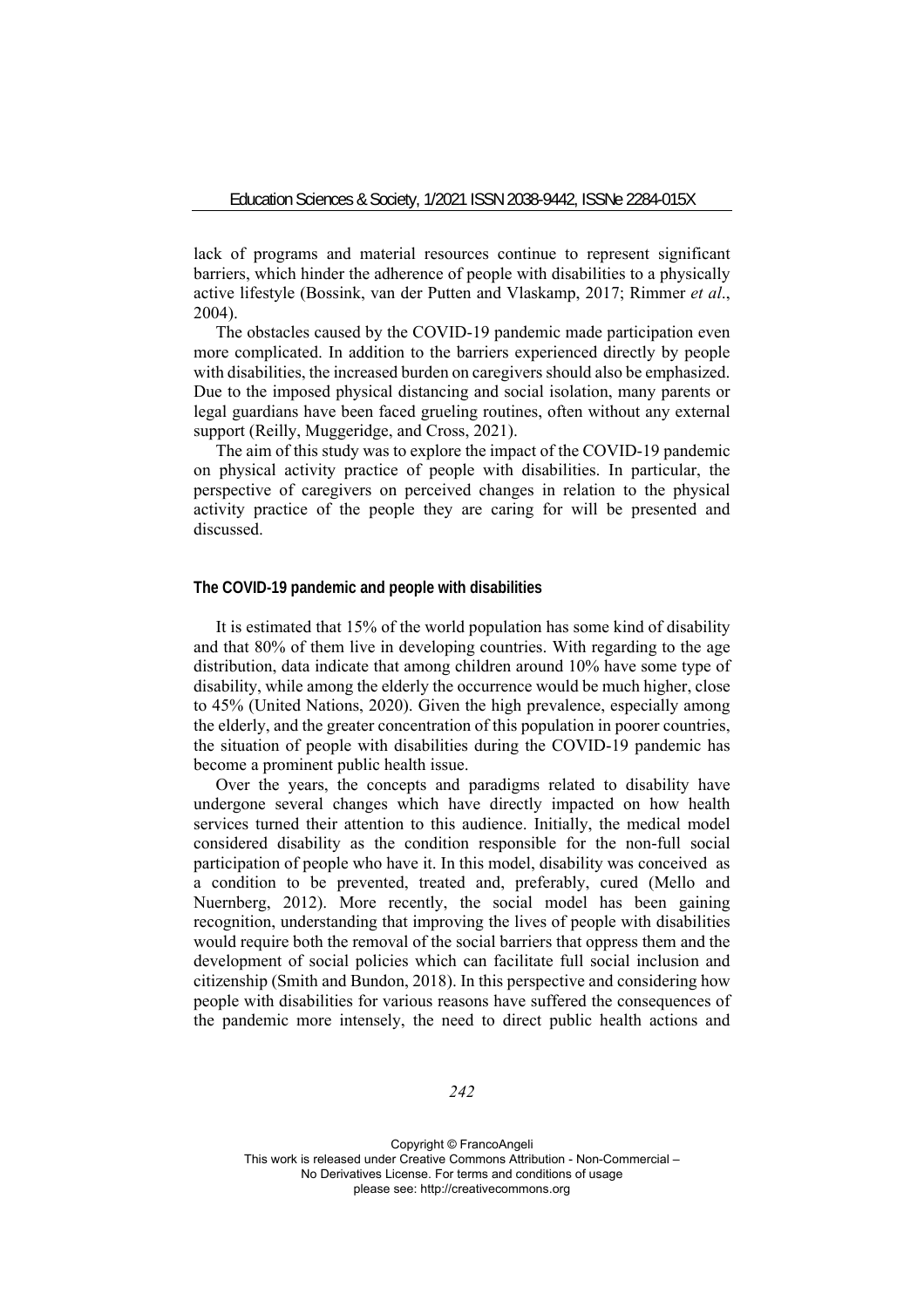policies that privilege this segment of the population has emerged more strongly.

Due to the lack of official data, assessing the situation of people with disabilities during the pandemic and understanding the impact of the COVID-19 on this population is particularly difficult. Indeed, many countries do not have accurate data on the number of people with each type of disability and there is no specific count of the number of disabled people who have been infected or died from this virus. Existing data have primarily come from specific institutions assisting this population, which perpetuates the exclusion of people with disabilities from health policy discussions and also reduces the possibility of having an accurate overview of the current situation (Reed, Meeks and Swenor, 2020).

People with disabilities belong to a segment of the population that has a higher prevalence of multiple chronic conditions, many have low socioeconomic status and poor access to health services, and some still live in therapeutic institutes or homes. Moreover, many of these people have difficulty accessing and/or understanding the available materials on the COVID-19 prevention, symptoms and treatment. Overall, these factors make the disability community more vulnerable to viral infections and disease worsening (Turk and McDermott, 2020).

Landes *et al*. (2020) conducted a study in the State of New York founding that people with intellectual disabilities had many more occurrences of the COVID-19 infection and also higher mortality when compared to the general population  $(7.8/100000 \text{ versus } 1.9/100000 \text{ and } 15\% \text{ versus } 7.9\% \text{, respectively}).$ According to the authors, some conditions associated with intellectual disability (e.g. Down syndrome) may predispose to a greater worsening of respiratory and other infectious conditions, placing this group in the high-risk category for the disease. Especially those living in therapeutic homes present a greater risk of contagion due to both the difficulties in achieving social isolation and the daily contacts with various supporting professionals.

As pointed out by Senjam (2020), the COVID-19 presents a greater risk also for people living with visual disabilities/impairment. This finding is particularly worrying considering that this population corresponds to more than 250 million people in the world, predominantly at older ages and living in poorer countries. This greater vulnerability would be due to many factors, namely the lack of adequate information material suitable on the disease, the frequent need for support to carry out daily activities (e.g. crossing the street and shopping), the difficulty in maintaining adequate hygiene and prevention habits (e.g. washing hands correctly, wearing masks) and the increased reliance on touch for position. Furthermore, people with visual impairments are more susceptible to falls, thus becoming even more exposed to health problems.

*243*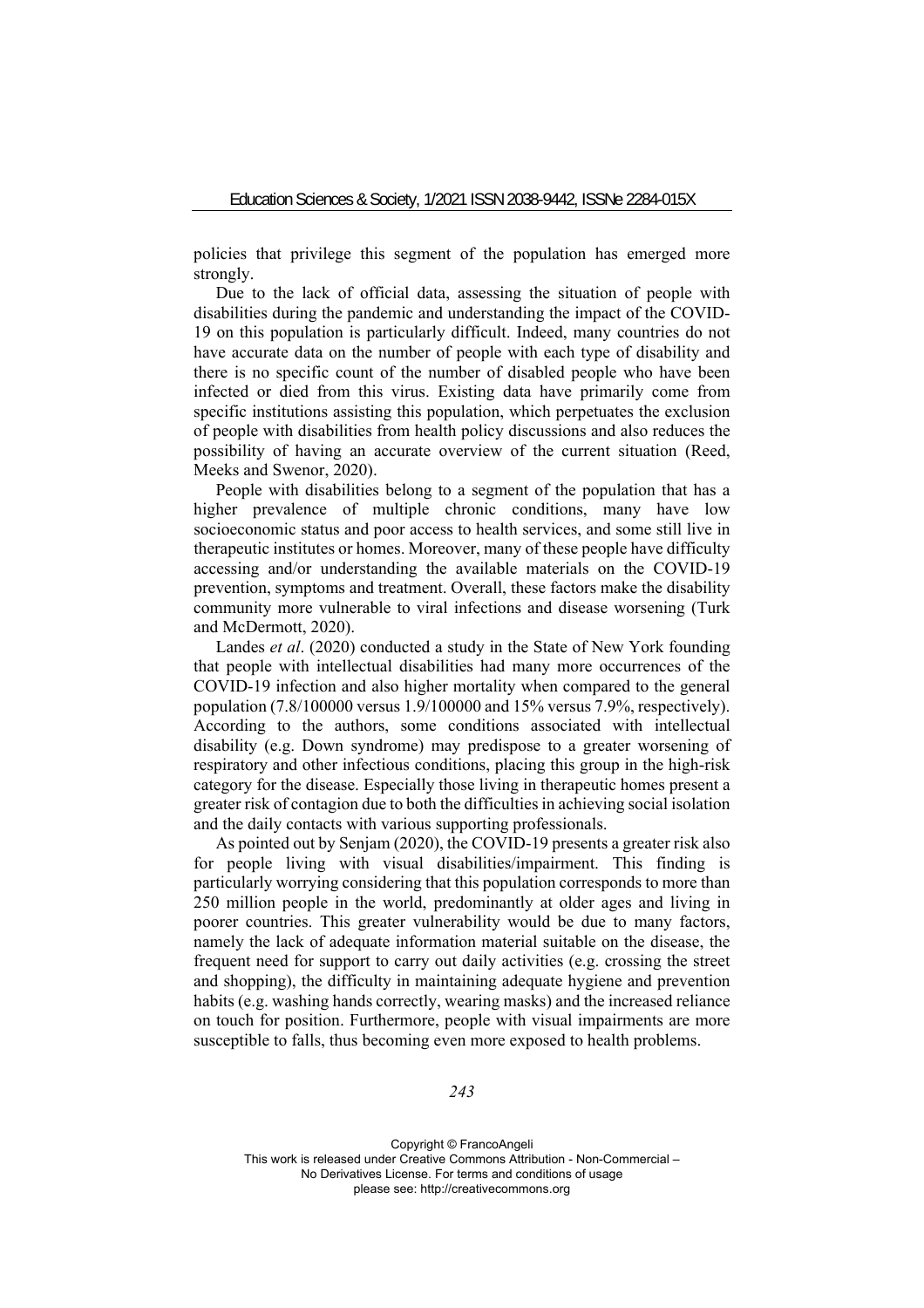In addition to the greater vulnerability to the COVID-19, people with disabilities have also been experiencing particularly difficult situations during the pandemic. The restrictions caused by social isolation and the blockade imposed in several countries have affected the worldwide population, with even more pronounced effects on people with this condition. For instance, some studies reported that it is more difficult for people with disabilities to maintain an adequate diet, a good sleep routine and sufficient physical activity during this period (Turk and McDermott, 2020; Embregts *et al.*, 2020). Especially among those with intellectual disabilities and autism spectrum disorders, changes in routines and restriction of treatment have been a further problem, causing drastic changes in behavior and placing an even greater burden and stress on their caregivers. What is more, the anxiety caused by home isolation led these individuals to seek comfort in overeating, which, together with sedentary behavior, caused an increase in the prevalence of overweight and obesity (Bailey, Hastings and Totsika, 2021; Pronvenzi *et al*., 2021; Reilly *et al.,* 2021; Tsibidaki, 2021).

For people with disabilities who historically suffer from exclusion and marginalization, the impact of social isolation could be particularly severe and profound. Considering the generally limited opportunities for social interaction for these people, there is growing concern in many governments that the ongoing pandemic may further exacerbate and aggravate situations of segregation. Exploring the experiences of people with a mild intellectual disability during the COVID-19 lockdown in the Netherlands, Embregts *et al.*, (2020) reported that the major difficulties raised were related to changes in routine, loneliness, loss of social contacts and the impossibility of having people around. It is worth noting that during this period the feeling of loneliness also extends to caregivers and that this situation can worsen their physical and mental health (Kamyrura *et al.,* 2020; Reilly *et al.,* 2021).

To address these considerable issues, some governmental and nongovernmental agencies have developed support materials for people with disabilities, their families and other caregivers about strategies to prevent the COVID-19 infection and how to maintain a healthier life during the pandemic period (Pan American Health Organization, 2020; United Nations, 2020). In a manual published in May 2020, the World Health Organization (WHO) has already focused attention on the most vulnerable situation highlighting, for instance, the greater discrimination that these people may suffer when seeking medical care or to obtain priority for highly complex care (e.g. intensive care, ventilators). WHO also highlights the socio-economic consequences of the pandemic for this specific population, with serious impacts on professional and school life, on health support services and on the growing risk of domestic violence.

*244*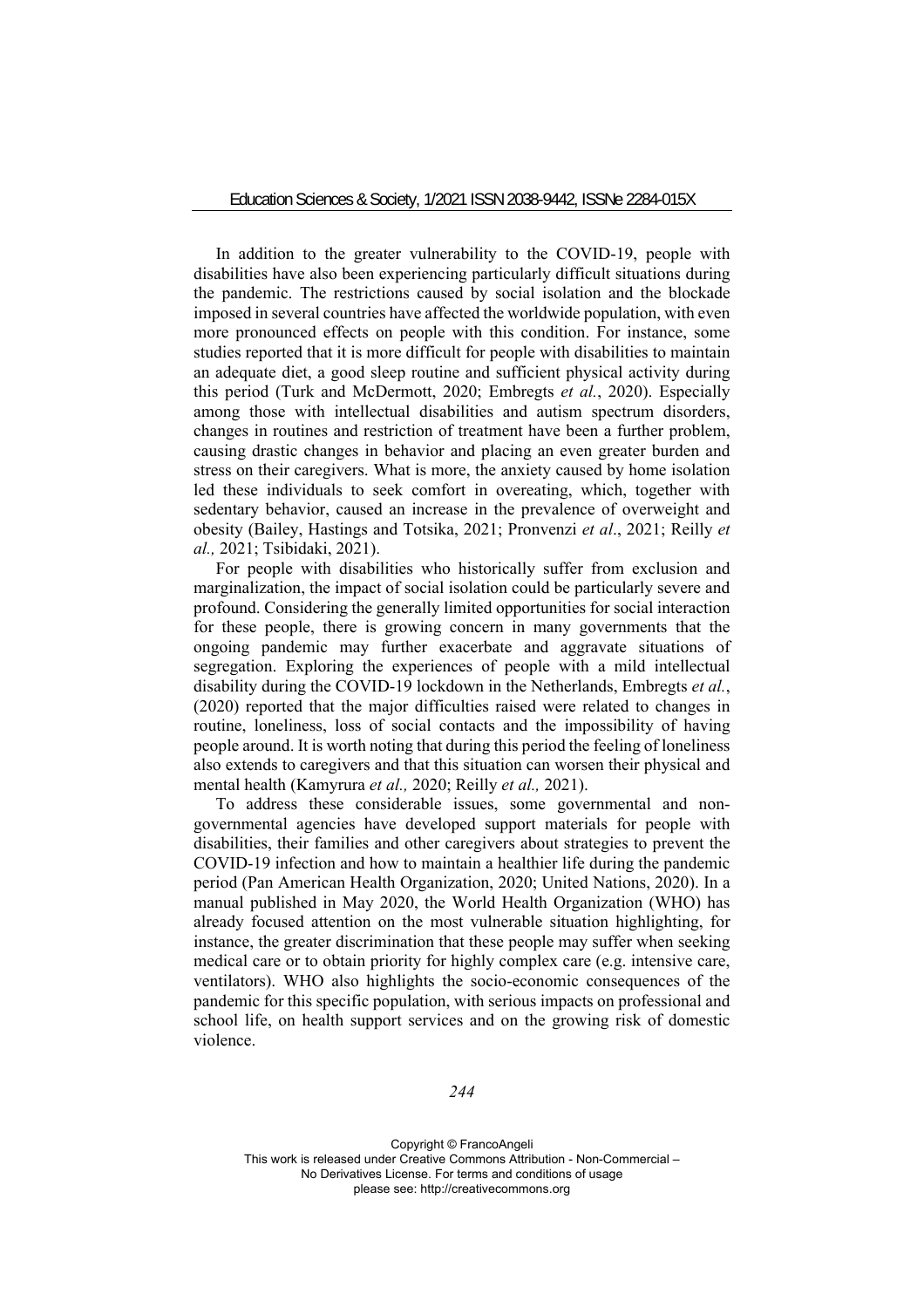**The challenges of maintaining a healthy lifestyle in people with disabilities during the Covid-19 pandemic** 

«The COVID-19 pandemic is strongly impacting all domains of (…) healthcare systems» (Leocani *et al.*, 2021, p.e50). In particular, regarding health-related behaviors, both people with disabilities and their caregivers reported lack of access to medicines, routine medical consultations, health care and prevention services (Pronvenzi *et al*., 2021; Reilly *et al.,* 2021). Indeed, with the worsening of the pandemic, a number of services, including therapeutic ones, have been interrupted and many health workers and facilities have been relocated. The interruption or postponement of several scheduled medical procedures along with factors such as home isolation and reduced physical activity, pose an imminent risk for the onset of a range of health problems for disabled people with a potentially dramatic impact at the end of the pandemic.

Leocani *et al.* (2021) reported some concerns regarding health behaviors by people with disabilities. For instance, despite in some case remote technologies can alleviate the situation, the lack of access to these technologies and the difficulties in understanding the instructions transmitted reduced their widespread use. Additionally, authors pointed out the relevance of personal contact in the process of healing, highlighting how the impossibility of attending stimulating and social environments could bring irreparable consequences, especially for children and adolescents.

Physical activity is a crucial element for health and wellbeing promotion (Marquez *et al*., 2020), but people with disabilities have always faced several barriers to the practice of physical activity, such as the lack of accessibility, transportation, trained professionals and social support (Bossink, Van Der Putten, and Vlaskamp, 2017). There is no doubt that the COVID-19 pandemic has exacerbated inequalities in opportunities for practicing physical and sports activities. Reduced physical activity, in addition to predisposing to a greater risk of comorbidity, is a cause for concern due to increased problems of social loneliness, social isolation and mental stress in people with disabilities. These factors, in turn, can make it difficult their return to participation after the pandemic ends, creating a vicious circle (Hall *et al*., 2020).

Aiming to understand how disabled people have been impacted by the pandemic with regard to their participation in sport or physical activity, Kamyuka *et al.* (2020) interviewed people with disabilities who practiced recreational physical activity and parathletes, comparing the conditions of practice before and during the pandemic. Interestingly, some participants reported the use of creativity to find new and innovative ways to adapt physical activities in their lives. However, the overall finding revealed a drastic

*245*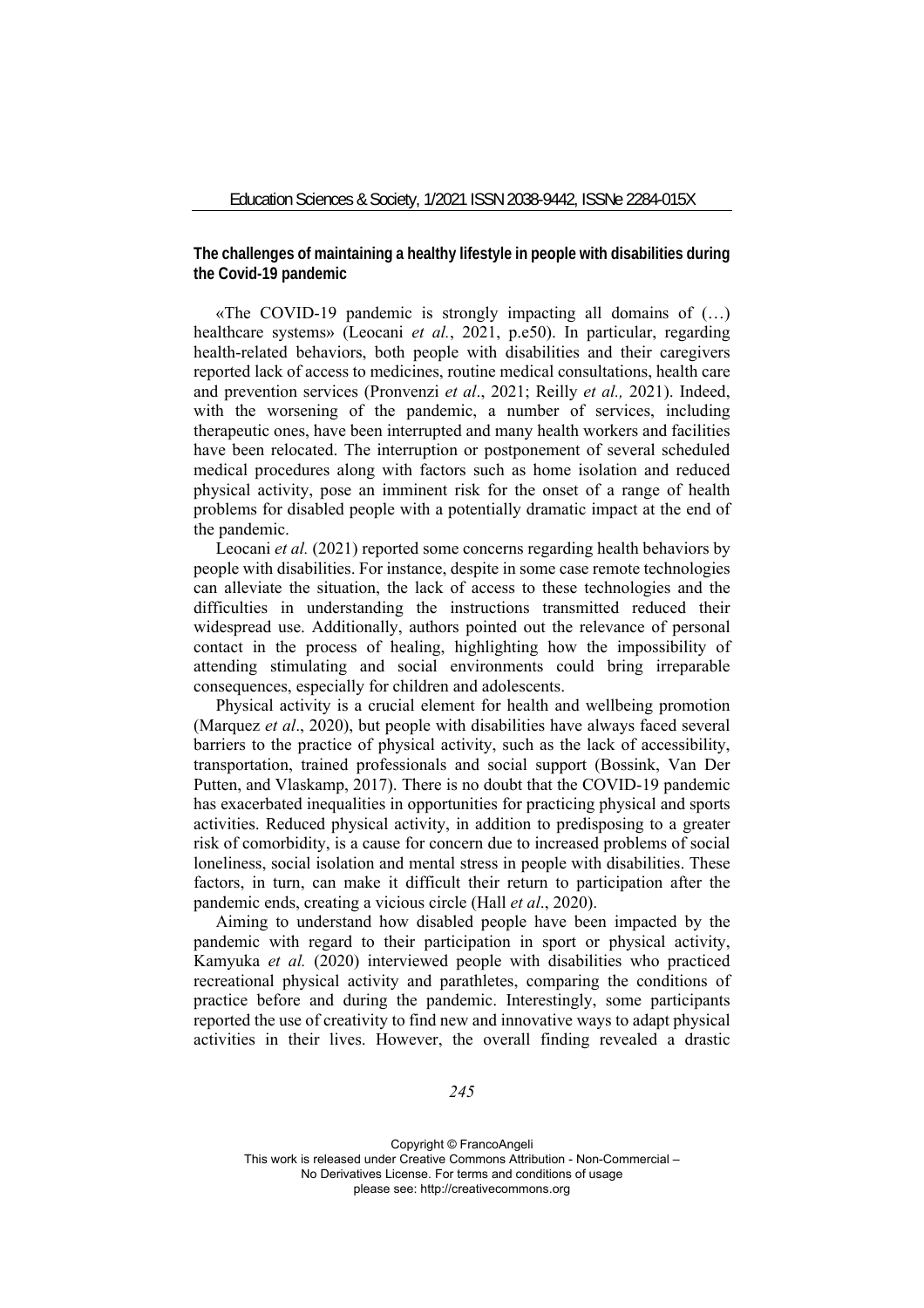reduction in the practice of physical activities among people with disabilities. A similar trend has been observed also among parathletes, who lost sponsorships compromising their sporting future. Respondents emphasized how their disability was more exacerbated, as they felt more limited and restricted in their activities. They indicated an increase in feelings of loneliness and noted a lack of alternatives for remote care for physical activity at home.

In order to obtain information about the changes occurred during the pandemic, Ahulló *et al.* (2021) assessed the practice of activity of 20 men with thoracic spinal cord injury before and during the lockdown in Spain. Comparing the two periods, only housework activities did not change. Conversely, participants showed a significant reduction in recreational, occupational and total physical activities especially in moderate and vigorous ones. According to the authors, people with spinal cord injuries usually face several barriers and demotivating factors for the practice of physical activity, such as lack of accessibility, transportation and adequate materials. Considering the greater adverse health consequences of the low level of physical activity among this population and the risk of comorbidity, it is particularly important to monitor the situation and plan specific strategies (e.g. implementation of new technologies) to counteract the decreased levels of physical activity observed during the pandemic. A major concern raised in the study remains how to bring these people back to physical activity after the end of the pandemic.

Despite the pessimistic scenario, some alternatives emerged during the pandemic in order to mitigate the situation and maintain an adequate level of physical activity by people with disabilities. Kowk (2020) pointed out that, at the same time as the restrictions occurred, new technologies were developed so that people could keep in touch and perform a series of activities. In fact, during the period of the pandemic, the number of online channels to encourage physical activity at home has grown worldwide. Although most of these channels have not focused on people with disabilities, some initiatives in this regard can be highlighted, such as remote synchronous and asynchronous classes promoted by institutions providing assistance to people with disabilities. For instance, the Brazilian Paralympic Committee released videos with suggestions for physical activity sessions to be held at home, planned according to each type of disability (CPB, 2021). However, it should be noted that, especially in asynchronous classes, the lack of feedback and interaction with the instructor could be highly demotivating. Moreover, the feasibility of remote sessions depends on adequate access to technology, which is not always a reality for many people with disabilities.

Undoubtedly the pandemic unleashed by the Coronavirus has led to changes in the life of the worldwide population. People with disabilities has been particularly affected by restrictions and isolation imposed with damaging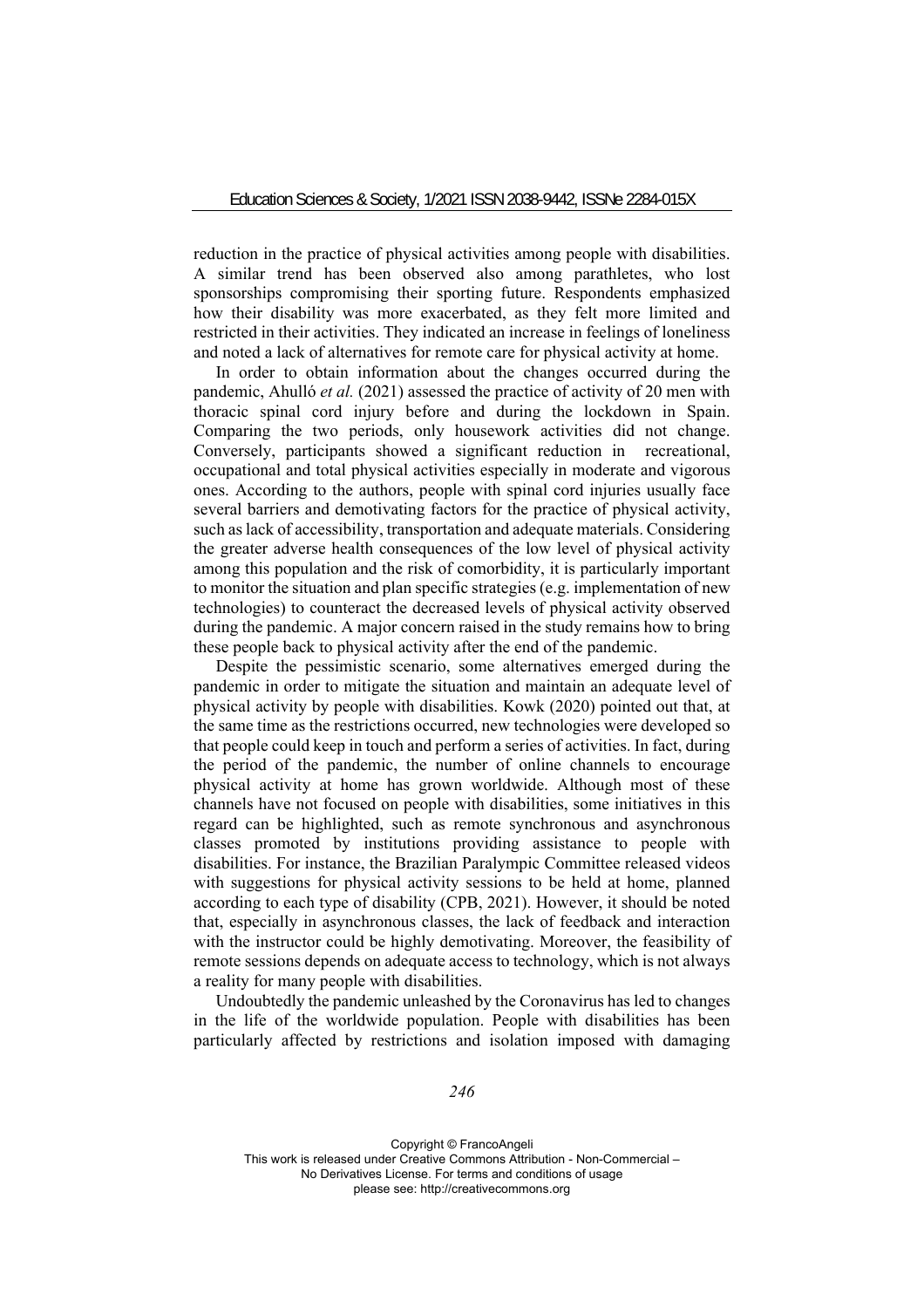consequences, some of which will certainly extend even after the pandemic is over. Therefore, the behavioral health needs of this population should be carefully analyzed by developing strategies and planning initiatives to maintain, as far as possible, healthy habits and a physically active lifestyle.

## **The perspective of caregivers**

Caregivers' perspective is important to have a more comprehensive understanding of the impact of the COVID-19 on the physical activity practice of people with disabilities during the pandemic. Such perspective has been investigated through structured interviews with 30 mothers of children and adolescents with disabilities in southern Brazil.

Brazil is one of the countries most severely affected by the COVID-19 pandemic and the lack of effective prevention policies has led to a very high number of cases and deaths from the disease. The situation of people with disabilities in Brazil is particularly critical. Although a strict lockdown has not been imposed in any region of the country, during the pandemic all support services were interrupted and most people with disabilities opted for home isolation because of the fear of contracting the virus. Especially among children and adolescents with disabilities the situation is even more problematic, since regular and special schools have been closed since March 2020, offering exclusively online activities.

The structured interviews with the mothers consisted of a set of questions about their children's practice of physical activity during the pandemic, the changes occurred in the practice and whether any form of remote supervision was being offered. Mothers who agreed to participate were interviewed after receiving and signing informed consent. The average age of the mothers was  $42.8 + 5.4$ ,  $13.7 + 3.3$  years the one of their children. Twenty-two mothers were married, 8 were divorced. The disabilities presented by their sons were severe cerebral palsy  $(n = 11)$ , autism spectrum disorder  $(n = 9)$ , Down syndrome  $(n = 11)$ 7) and intellectual disability  $(n = 3)$ .

All participants reported that their children were isolated at home, leaving only in case of urgency, since their conditions and / or comorbidities put them at a greater risk for the COVID-19. The first question concerned possible changes in children's physical activity patterns during the pandemic. All mothers stated that their children drastically reduced the practice of daily physical activity. Some highlights:

*«Despite the difficulties, before we were able to walk in the park, she participated in physical education classes at school. Now she just stays at home, on television ...».* 

*247*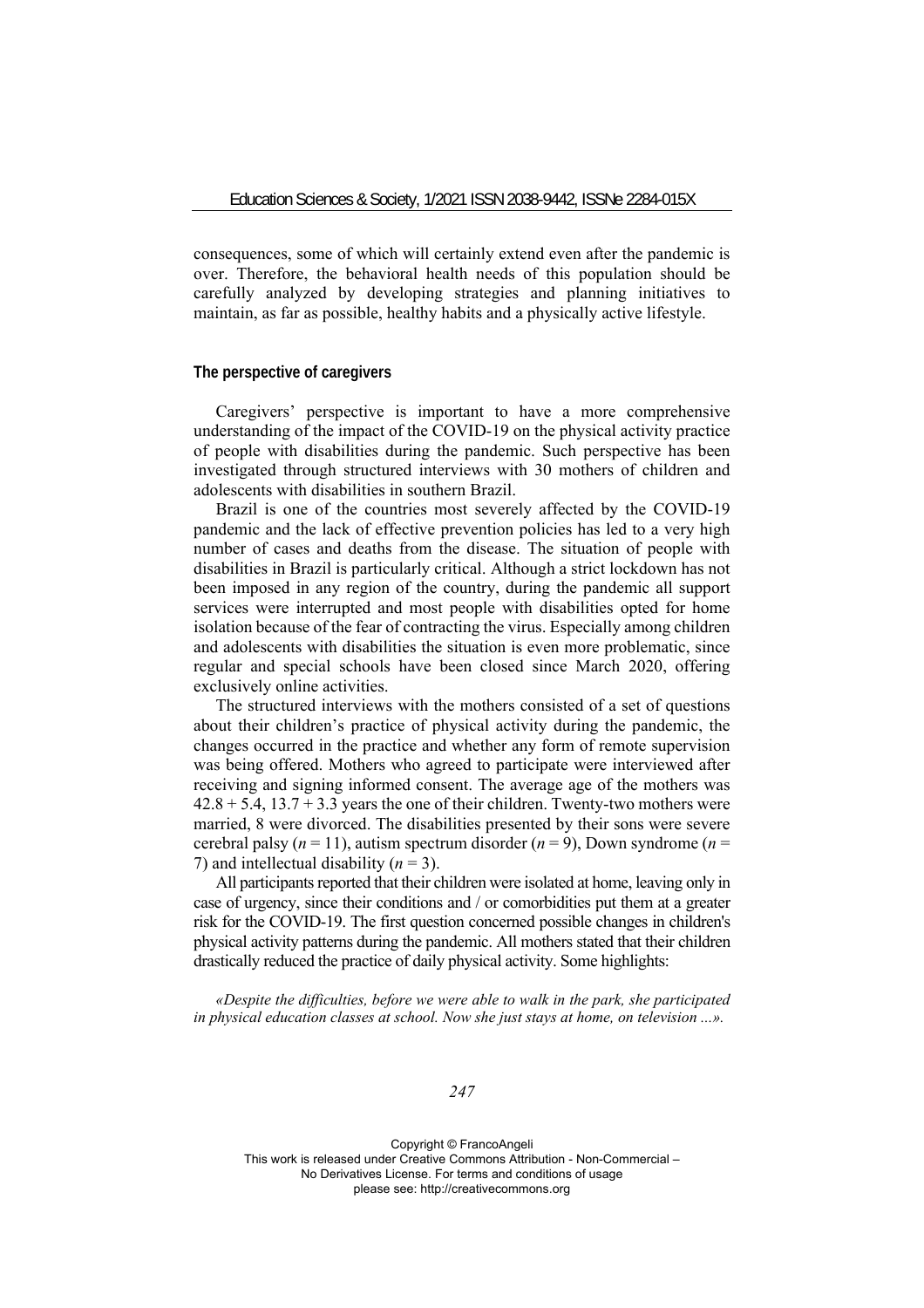*«Since last year, he has practically only stayed at home, on his cell phone or on TV. It has been very difficult to maintain motivation ...».* 

*«M ... gained a lot of weight. He is super anxious and just wants to eat and stay in front of the TV. He is always nervous and agitated. Some days he eats without stopping and do not want to do anything else ...».*

In general, mothers reported that their sons started to show much more sedentary behaviors with the pandemic and that, in many cases, they use food to cope with anxiety. With the exception of children with cerebral palsy, all others children gained a large amount of body weight, in some cases reaching obesity levels. As previously mentioned, especially for those with intellectual disabilities or autism spectrum disorder, changes in routine and restrictions imposed by home isolation have led to increased anxiety and stress levels, leading in many cases to overeating (Tsibidaki, 2021).

People with disabilities in general exhibit a greater tendency towards a sedentary lifestyle, in general presenting an insufficient level of physical activity (Rimmer *et al*., 2004). It is possible that this trend started even in childhood, especially due to the few opportunities for social interaction and leisure activities experiences. Thus, this prolonged reduction in physical activity levels among children and adolescents is potentially harmful with possible long-term impacts on their lives and an increased risk of comorbidities related to physical inactivity.

The second question addressed whether and how the children were practicing physical activity and whether any remote guidance was being offered in this regard. Eighteen mothers (60%) reported that their children had not been practicing any regular physical activity since the beginning of the pandemic, 8 (26.7%) stated that their children received online guidelines for physical therapy sessions at home twice per week, the remaining 4 (13.3%) said that, as they had a leisure area in the building where they lived, they visited the swimming pool with their children at least once a week.

With regard to online supervision for activities, only the 8 mothers whose children were being guided to physiotherapy stated that they received some specific instruction. All the others reported not receiving any support or remote supervision for physical activities. When asked about the possibility of carrying out activities under remote supervision, 16 mothers (53.3%) stated that they did not have access to adequate technology (e.g. equipment, internet connection) and 4 of them (13.3%) reported that they would not have adequate time conditions and/or space to carry out the activities. Among the 8 mothers who received online support for their children's physiotherapy (all with sequelae of severe cerebral palsy and wheelchair users), the major difficulties pointed out were in relation to the insecurity to perform the exercises and doubts about the most appropriate way to help children with activities. Some highlights:

*248*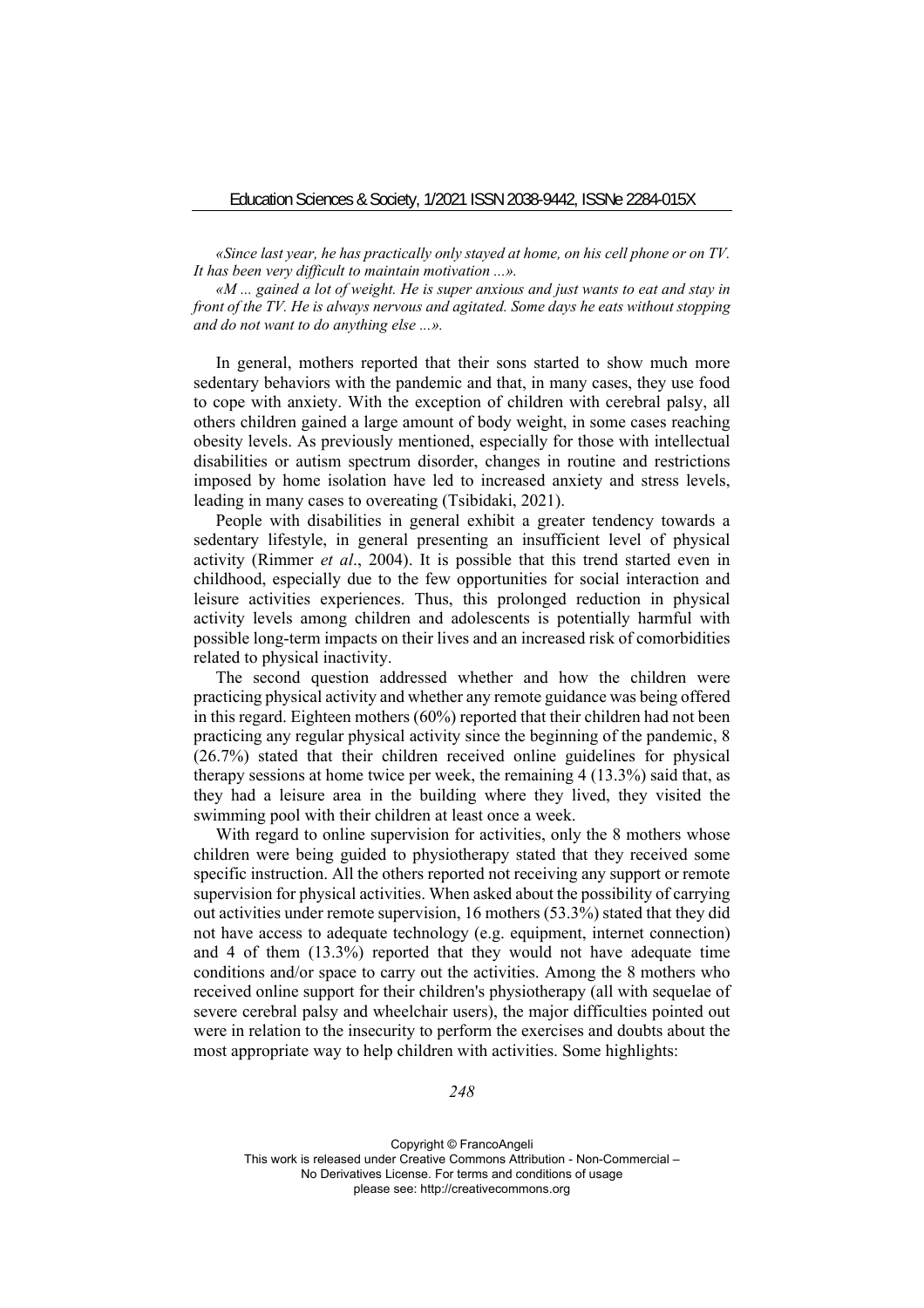*«I have three children and only one cell phone with an internet connection. I am unable to follow D...'s remote activities».* 

*«In physical therapy, the therapist says what we have to do, but I don't know if I'm doing it right. I'm afraid to hold my daughter in the wrong way and hurt her ...».* 

*«I tried to find videos about physical activity to get ideas of what to do. But I never have time and he has no desire to do anything. Only television ...».* 

From the mothers' interview it emerged that there are no online monitoring initiatives with guidance on physical activity for their children. The few activities available are related to physical therapy, specifically for children with cerebral palsy. In general, even if this service was offered, the challenges would be related to the lack of technology, lack of time and insecurity to carry out the activities without the instructor's feedback. Furthermore, the increased burden of caregivers during the pandemic, as well as the presence of other children in the same family following remote school activities, has led to even fewer opportunities for children with disabilities to maintain an inactive life during this pandemic period.

#### **Conclusion**

The COVID-19 pandemic has imposed a number of restrictions and drastic behavior change on the worldwide population. Even as the vaccination progresses, it is not yet possible to determine when the emergency situation will be alleviated, and perhaps many of the consequences of this period will be felt in the long term.

People with disabilities are considered to be particularly vulnerable to the COVID-19 infection and worsening of the disease. For this population, the impact of social isolation and lockdown policies has been particularly damaging, undermining a number of essential activities. Despite there are few reports available, it is possible to estimate that there was a significant reduction in the levels of physical activity of this population, which several physical, psychological and social consequences. In addition, their families and caregivers also have reported a significant increase in overload and stress levels, especially for people with intellectual disabilities or autism spectrum disorder.

Therefore, it is urgent that health services and policies turn their attention to people with disabilities and their caregivers during this atypical period. Even if a full return to normal activities is not yet possible, it is essential to allow the maintenance of remotely supervised activities and to prevent the consequences of the pandemic from causing permanent damage to people with disabilities' lives.

*249*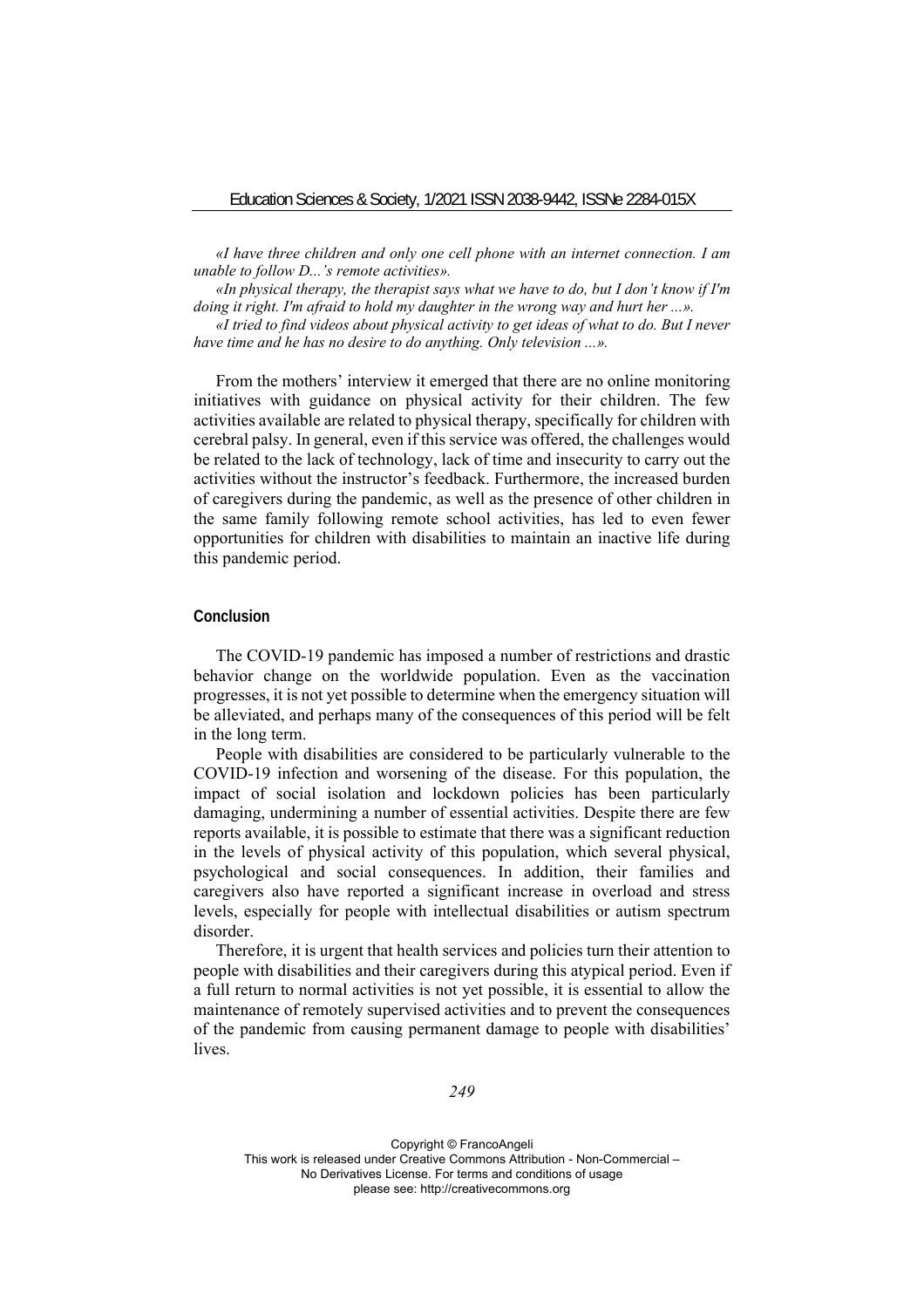## **References**

- Ahulló A.M., Montesinos-Magraner L., González L.M., Morales J., Bernabéu-García J.A. and García-Massó X. (2021). Impact of COVID-19 on the self-reported physical activity of people with complete thoracic spinal cord injury full-time manual wheelchair users. *The Journal of Spinal Cord Medicine*, 1-5. DOI: 10.1080/10790268.2020.1857490.
- Bailey T., Hastings R.P. and Totsika V. (2021). COVID‐19 impact on psychological outcomes of parents, siblings and children with intellectual disability: longitudinal before and during lockdown design. *Journal of Intellectual Disability Research*, 65(5): 397-404. DOI: 10.1111/jir.12818.
- Bossink L.W., van der Putten A.A. and Vlaskamp C. (2017). Understanding low levels of physical activity in people with intellectual disabilities: A systematic review to identify barriers and facilitators. *Research in Developmental Disabilities*, 68: 95- 110. DOI: 10.1016/j.ridd.2017.06.008.
- Embregts P.J., van den Bogaard K.J., Frielink N., Voermans M.A., Thalen M. and Jahoda A. (2020). A thematic analysis into the experiences of people with a mild intellectual disability during the COVID-19 lockdown period. *International Journal of Developmental Disabilities*, 1-5. DOI: 10.1080/20473869.2020.1827214.
- Hall G., Laddu D.R., Phillips S.A., Lavie C.J., Arena R. (2020). A tale of two pandemics: How will COVID-19 and global trends in physical inactivity and sedentary behavior affect one another? *Progress in Cardiovascular Diseases*. DOI: 10.1016/j.pcad.2020.04.005.
- Kamyuka D., Carlin L., McPherson G. and Misener L. (2020). Access to Physical Activity and Sport and the Effects of Isolation and Cordon Sanitaire During COVID-19 for People With Disabilities in Scotland and Canada. *Frontiers in Sports and Active Living*, 2: 183. DOI: 10.3389/fspor.2020.594501.
- Kwok N.G. (2020). Adapted physical activity through COVID-19. *European Journal of Adapted Physical Activity*, 13(1). DOI: 10.5507/euj.2020.003.
- Landes S.D., Turk M.A., Formica M.K., McDonald K.E. and Stevens J.D. (2020). COVID-19 outcomes among people with intellectual and developmental disability living in residential group homes in New York State. *Disability and Health Journal*, 13(4): 100969. DOI: 10.1016/j.dhjo.2020.100969.
- Leocani L., Diserens K., Moccia M., Caltagirone C. and Neurorehabilitation Scientific Panel of the European Academy of Neurology-EAN (2020). Disability through COVID‐19 pandemic: neurorehabilitation cannot wait. *European journal of neurology*, 27(9): e50-e51. DOI: 10.1111/ene.14320.
- Marquez D.X, Aguiñaga S., Vásquez, P.M., Conroy, D.E., Erickson K.I., Charles Hillman C., Stillman C.M., Ballard R.M., Sheppard B.B. Petruzzello S.J., King A.C., Powell K.E. (2020). A systematic review of physical activity and quality of life and well-being. *Translational Behavioral Medicine*, 10(5): 1098-1109. DOI: 10.1093/tbm/ibz198.
- Mello A.G.D. and Nuernberg A.H. (2012). Gênero e deficiência: interseções e perspectivas. *Revista Estudos Feministas*, 20(3): 635-655. DOI: 10.1590/S0104- 026X2012000300003.